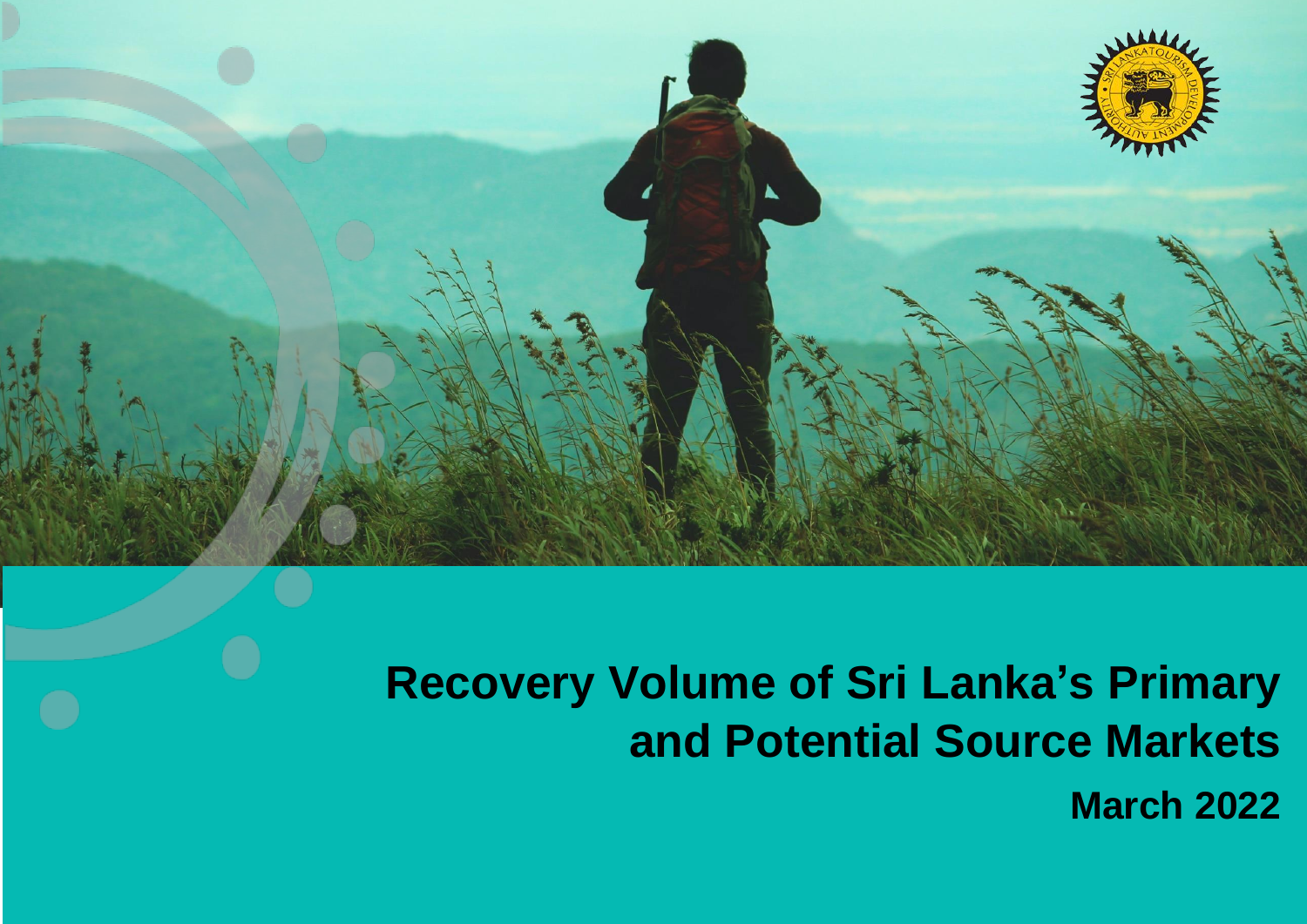

## **Introduction**

As a dynamic industry, subject to market shifts and geo-political events, tourism is also known for its ability to bounce back, even despite the heaviest blows such as the most recent COVID-19 pandemic. Throughout history both human made and natural disasters have inflicted severe impacts on the tourism industry. Yet the industry has almost always recovered back and continues to provide real benefits to national and regional economies and local communities. This is true for Sri Lanka's tourism economy too. Among such setbacks, the Easter attacks in 2019, the on-going COVID- 19 pandemic and the massive decline in outbound travel due to the Russian invasion of Ukraine in 2022 can be considered as the most recent incidents that have hindered tourism.

A protracted recovery is a very likely scenario for Sri Lanka and will unfold at least until 2025. Within this context, Sri Lanka Tourism Development Authority's Research and International Relations Department continues to analyse these issues and the potential impact on Sri Lanka's in-bound tourism arrivals and overall tourism economy. The following report provides a snapshot of recent arrivals to Sri Lanka and an analysis of growth/decline rates to determine priority markets likely to support recovery.

The rate of recovery has been calculated by dividing the average tourist arrivals for the period from October 21 to January 2022, by the average tourist arrivals from October 2018 to January 2022, and multiplying by hundred. The period from October to January was selected as this is typically recorded as the peak months for Sri Lanka tourism. Further, the year 2018 was considered for this comparison as it can be considered as a peak year for tourism arrivals and a 'normal' year for Sri Lanka tourism.

A closer look at the recovery rates reveals that Russia, Poland, Israel, Saudi Arabia, Czech Republic and India are the key source markets with the highest recovery rates (note: this analysis was conducted prior to Russia's invasion of Ukraine and the implementation of economic sanctions). Given the current crisis in Ukraine and the political and economic repercussions for Russia, Ukraine and possibly Russia will not likely be a main source markets for a protracted period of time. Canada, Austria, Switzerland, France, Germany, Spain, Norway, United States and the United Kingdom are the source markets with a moderate recovery level. Portugal, UAE, Australia, Sweden, Finland and Singapore can be considered as source markets with a slow recovery rate, while the slowest recovery rates are recorded from Italy, South Korea, Thailand, Netherland, South Africa, Malaysia, Japan, Taiwan and China.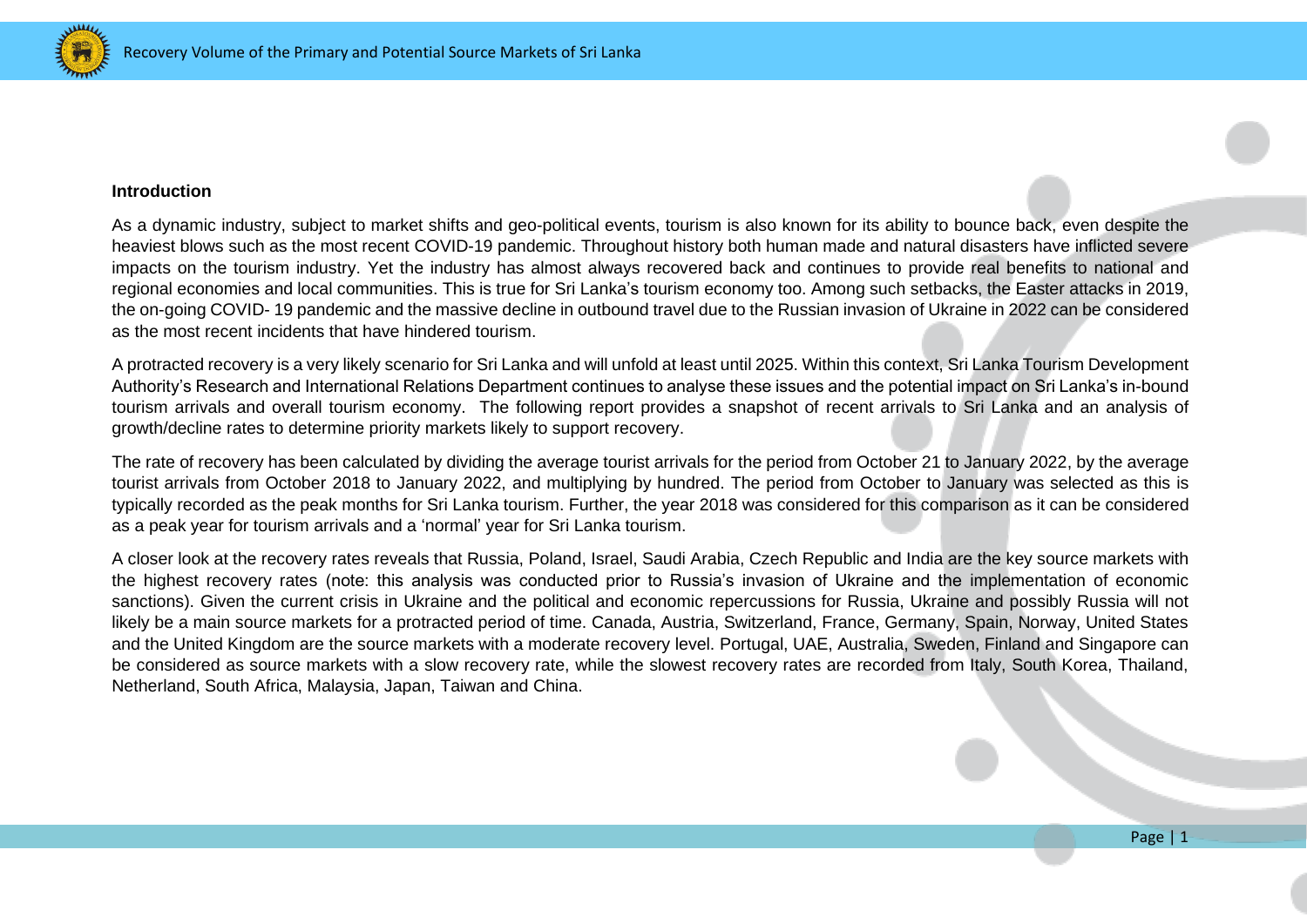**RANCH CONTROLLER** 

## Recovery Volume of Sri Lanka's Primary & Potential Source markets - 2022



Page | 2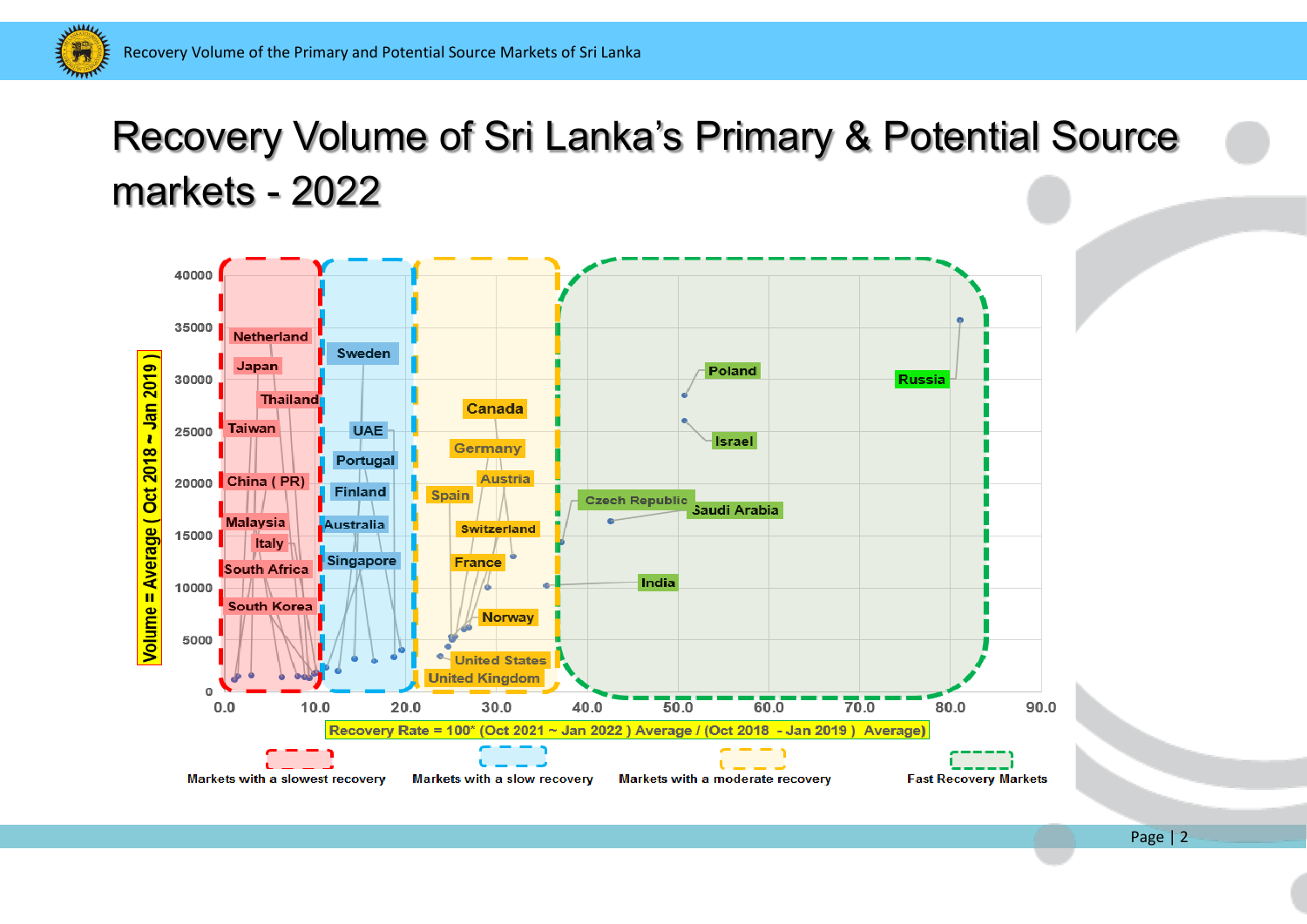mine 美元

## Calculation Index & Recovery Rate Table

2022

Jan

13,478

 $11,751$ 

 $1,167$ 

707

597

 $64$ 

788

 $5,339$ 

 $1,186$ 

 $1,174$ 

 $2,814$ 

 $7,442$ 

 $1,829$ 

1,666

683

 $521$ 

157

 $229$ 

 $271$ 

 $72$ 

 $73$ 

 $503$ 

159

 $104$ 

 $92$ 

 $13$  $226$ 

 $3,616$ 

 $1,141$ 

 $3,185$ 

Avg

7,280

14,490

670

531

556

75

508

878

706

1,751

5,487

1,616

1,305

529 354

353

121  $2,177$ 

183

141

73

 $67$ 

383

115

116 100

 $\frac{10}{217}$ 

3,769

1,285

Dec

10,793

23,566

741

684

894

 $1,379$ 

169

827

5,875

1,225

1,087

3,129

8,493

2,884

1,705

1,070

447

167

134

306

195

129

109 556

158

120

159

 $19$ 

258

3,021

 $3,520$ 

14,236

693

624

463

460

60

267

698

429

 $940$ 

3,770

1,178

 $1,161$ 

264

237

80

 $141$ 

167

65

62

60

313 97

162

103

201

 $\vert$  2

1,447

2,667

|                                          | 2018   |        |        | 2019   |        |                | 2021  |
|------------------------------------------|--------|--------|--------|--------|--------|----------------|-------|
| Primary &<br>Potential<br><b>Markets</b> | Oct    | Nov    | Dec    | Jan    | Avg    | Oct            | Nov   |
| Russia                                   | 3,096  | 8,090  | 11,258 | 13,474 | 8,980  | 1,328          | 3,52  |
| India                                    | 38,169 | 39,137 | 45,797 | 40,049 | 40,788 | 8,406          | 14,23 |
| Saudi Arabia                             | 1,030  | 849    | 2,656  | 1,759  | 1,574  | 79             | 69    |
| Israel                                   | 466    | 703    | 1,125  | 1,899  | 1,048  | 110            | 62    |
| Spain                                    | 2,178  | 2,604  | 2,251  | 1,838  | 2,218  | 269            | 46    |
| Poland                                   | 1,109  | 2,658  | 2,533  | 3,840  | 2,535  | 116            | 46    |
| <b>UAE</b>                               | 296    | 412    | 542    | 346    | 399    | $\overline{5}$ | 6     |
| Austria                                  | 1,036  | 1,692  | 2,014  | 2,288  | 1,758  | 151            | 26    |
| Germany                                  | 9,920  | 18,754 | 16,624 | 14,027 | 14,831 | 1,196          | 2,66  |
| Switzerland                              | 1,974  | 3,531  | 4,097  | 3,457  | 3,265  | 403            | 69    |
| Czech Republic                           | 688    | 1,898  | 2,228  | 2,787  | 1,900  | 132            | 42    |
| Australia                                | 6,912  | 10,299 | 14,961 | 10,368 | 10,635 | 121            | 94    |
| United Kingdom                           | 17,673 | 21,971 | 26,828 | 26,036 | 23,127 | 2,241          | 3,77  |
| <b>United States</b>                     | 3,714  | 5,799  | 8,848  | 7,849  | 6,553  | 573            | 1,17  |
| Canada                                   | 2,406  | 3,496  | 4,680  | 5,840  | 4,106  | 688            | 1,16  |
| Sweden                                   | 1,234  | 2,016  | 6,834  | 4,692  | 3,694  | 98             | 26    |
| Norway                                   | 821    | 1,090  | 1,852  | 1,906  | 1,417  | 212            | 23    |
| Netherland                               | 3,222  | 3,320  | 4,323  | 5,101  | 3,992  | 24             | 8     |
| Portugal                                 | 601    | 574    | 862    | 452    | 622    | 53             | 14    |
| France                                   | 4,784  | 6,825  | 9,475  | 11,892 | 8,244  | 624            | 1,44  |
| Singapore                                | 1,219  | 1,669  | 2,524  | 1,117  | 1,632  | 31             | 16    |
| Finland                                  | 368    | 688    | 1,860  | 1,589  | 1,126  | 32             | 6     |
| Thailand                                 | 581    | 593    | 1,031  | 938    | 786    | 29             | 6     |
| South Africa                             | 354    | 380    | 1,752  | 870    | 839    | 26             | 6     |
| Italy                                    | 1,540  | 1,976  | 5,176  | 6,433  | 3,781  | 160            | 31    |
| Malaysia                                 | 1,437  | 2,101  | 2,307  | 1,481  | 1,832  | 44             | 9     |
| South Korea                              | 1,066  | 1,444  | 1,311  | 870    | 1,173  | 76             | 16    |
| Japan                                    | 2,831  | 2,658  | 4,657  | 3,553  | 3,425  | 45             | 10    |
| Taiwan                                   | 465    | 569    | 597    | 1,097  | 682    | $\overline{6}$ |       |
| China (PR)                               | 18,882 | 18,888 | 18,283 | 26,414 | 20,617 | 182            | 20    |

| Rank           | <b>Country</b>        | <b>Recovery Rate</b> |
|----------------|-----------------------|----------------------|
| 1              | <b>Russia</b>         | 81.1                 |
| $\overline{2}$ | <b>Poland</b>         | 50.7                 |
| 3              | <b>Israel</b>         | 50.7                 |
| 4              | Saudi Arabia          | 42.6                 |
| 5              | <b>Czech Republic</b> | 37.1                 |
| 6              | India                 | 35.5                 |
| 7              | <b>Canada</b>         | 31.8                 |
| 8              | <b>Austria</b>        | 28.9                 |
| 9              | <b>Switzerland</b>    | 26.9                 |
| 10             | <b>France</b>         | 26.4                 |
| 11             | <b>Germany</b>        | 25.4                 |
| 12             | <b>Spain</b>          | 25.1                 |
| 13             | <b>Norway</b>         | 25.0                 |
| 14             | <b>United States</b>  | 24.7                 |
| 15             | <b>United Kingdom</b> | 23.7                 |
| 16             | Portugal              | 19.5                 |
| 17             | <b>UAE</b>            | 18.7                 |
| 18             | Australia             | 16.5                 |
| 19             | <b>Sweden</b>         | 14.3                 |
| 20             | <b>Finland</b>        | 12.5                 |
| 21             | <b>Singapore</b>      | 11.2                 |
| 22             | <b>Italy</b>          | 10.1                 |
| 23             | <b>South Korea</b>    | 9.8                  |
| 24             | <b>Thailand</b>       | 9.3                  |
| 25             | <b>Netherland</b>     | 8.8                  |
| 26             | <b>South Africa</b>   | 8.0                  |
| 27             | <b>Malaysia</b>       | 6.3                  |
| 28             | Japan                 | 2.9                  |
| 29             | <b>Taiwan</b>         | 1.5                  |
| 30             | China (PR)            | 1.1                  |

 $\frac{1}{2} \left( \frac{1}{2} \right) \left( \frac{1}{2} \right) \left( \frac{1}{2} \right)$